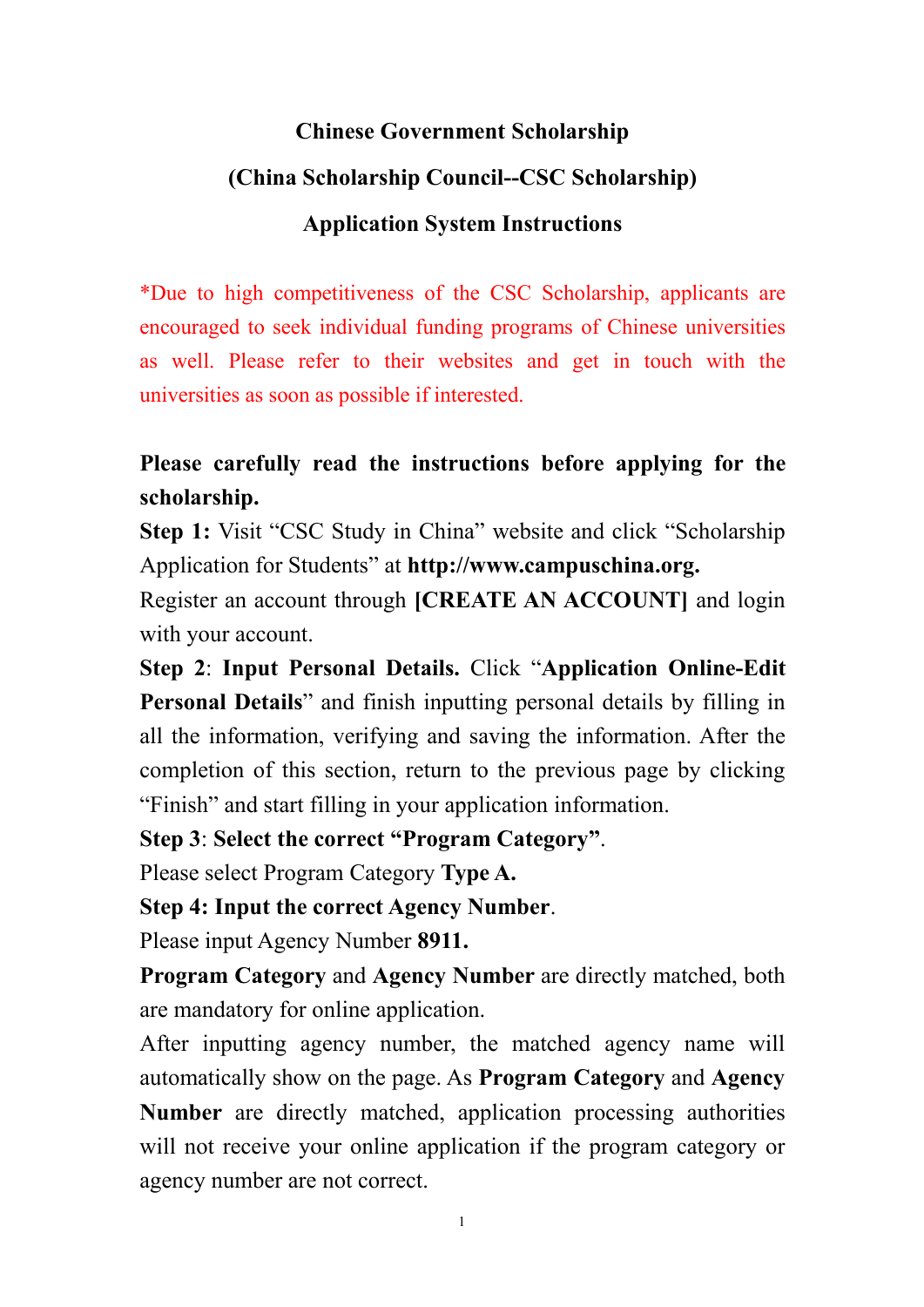#### **Step 5: Input Application Information**

Next, please move on to the section of "Language Proficiency and Study Plan" and upload "Supporting Documents" as requested, then click "Submit" to complete the application. Check each part of your application carefully before submission. Please make sure that all the information and uploaded documents are valid and accurate.

When applicants of "Type A" application choose the "Preferences of Institutes", system will automatically match the available universities according to the selected "Student Category, Preferred teaching language and Major Applying for". With any inquiry concerning the available majors of each university, please visit the following website:

http://www.campuschina.org/universities/index.html.

"Catalog of Discipline Field, First-level Discipline, Specialty" is available from the "Help", applicants could download the file to identify the relation between Discipline and Major.

If you win the scholarship under the circumstance that you haven't obtained a Pre-Admission Letter, potential admission-adjustment made by the China Scholarship Council to another university or to another major other than your chosen ones is possible. For example, if you have applied for university A with major B, but you haven't obtained a Pre-Admission Letter from university A for its major B, and if you win the scholarship, you might be auto-transferred by the China Scholarship Council to another university with similar major like B. If you have obtained a Pre-Admission Letter from university A for its major B, usually it means that the spot in this university and this major is temporarily reserved for you till the decision of the Scholarship is announced, in this situation, if you win the scholarship, the possibility of auto-transfer is very low.

**Step 6**: **Once submitted, amendment cannot be made on**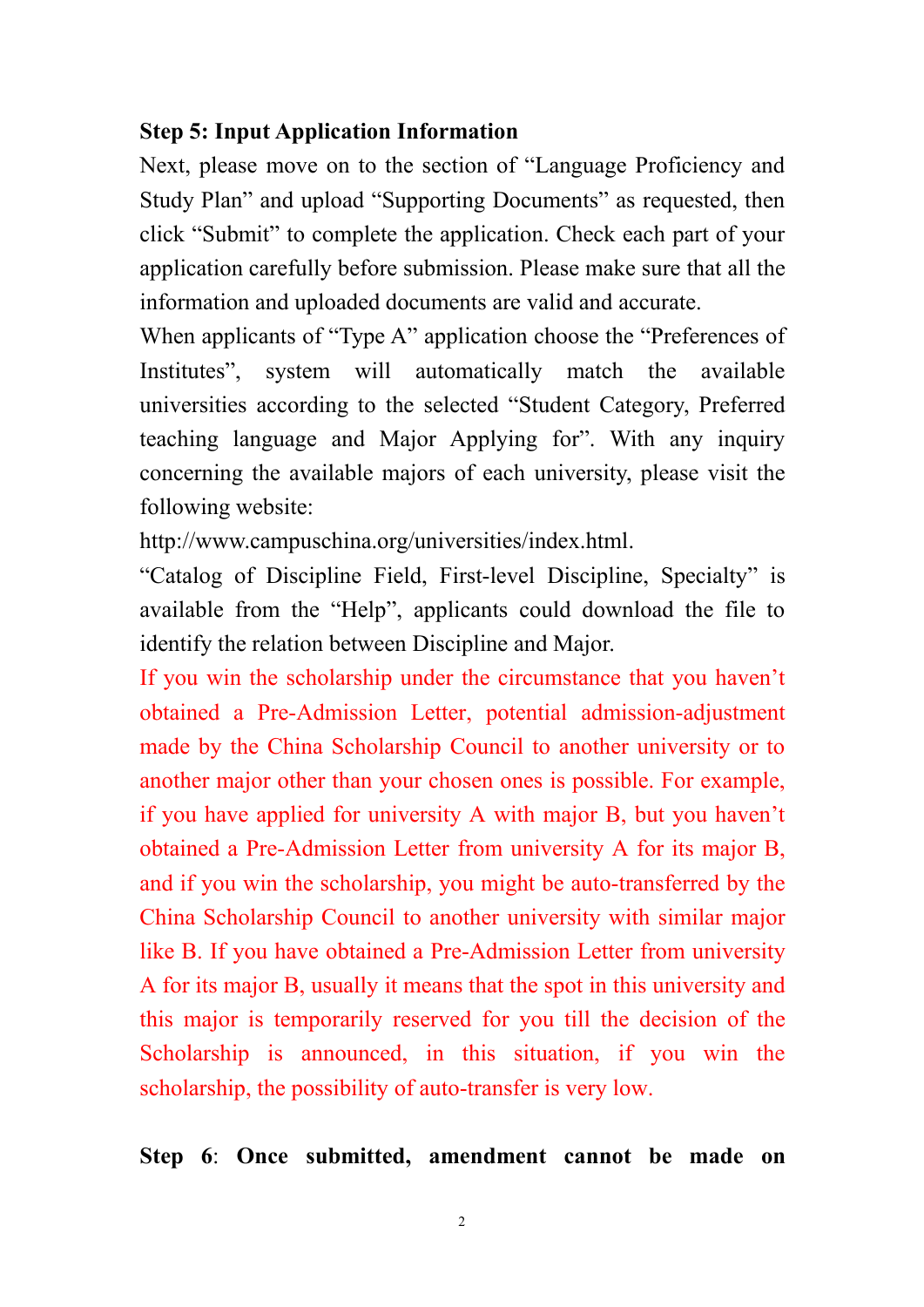**"Personal Details" and "Application Information"**. Before the application being processed by the processing authorities, applicant can revoke the submitted application by clicking "Withdraw" and edit the application. After revoking the application, applicant must submit at second time after re-editing, or the application will not be processed. Once the application is processed, application cannot be revoked.

**Step 7:** Click" Print the Application Form" and download the form.

**Step 8**: Submit paper Application Form with other paper documents under the requirements of the Ministry of Education, Science, Culture and Sports of Montenegro and the Embassy of the People's Republic of China in Montenegro. Documents in both paper and digital forms are required, meanwhile, the paper documents are for validation purpose only, while ONLY the DIGITAL documents will be served as final and valid documents for the application process. In case an applicant submits different documents in paper and digital forms, ONLY those in DIGITAL form will enter the application process. For example, if an applicant submits a hardcopy Pre-Admission Letter in the paper documents, while doesn't submit the digital (scanned) Pre-Admission Letter online, during the application process, the his/her Pre-Admission Letter will NOT be considered as part of the application documents.

**China Scholarship Council never entrust any individual or intermediary agent to process Chinese government scholarship applications. Kindly remind that all applicants to directly submit your scholarship applications through the Ministry of Education of Montenegro, avoiding being deceived.**

**The website http://www.campuschina.org is the only official website that China Scholarship Council publishing Study in**